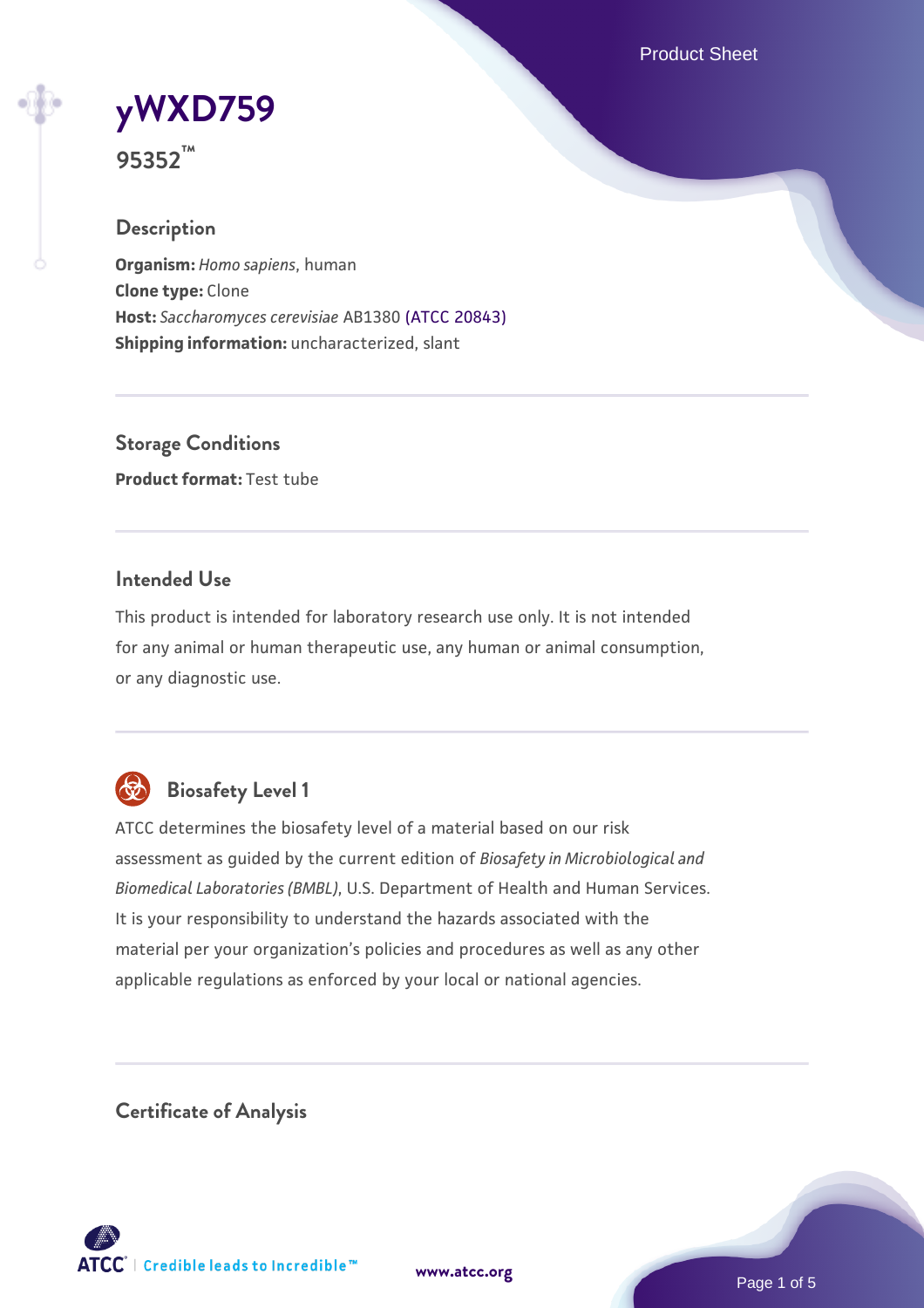

For batch-specific test results, refer to the applicable certificate of analysis that can be found at www.atcc.org.

#### **Insert Information**

**Type of DNA:** genomic **Genome:** Homo sapiens **Chromosome:** X X q24-q28 **Gene name:** DNA Segment, single copy **Gene product:** DNA Segment, single copy [DXS2325] **Gene symbol:** DXS2325 **Contains complete coding sequence:** Unknown **Insert end:** EcoRI

#### **Vector Information**

**Construct size (kb):** 160.0 **Intact vector size:** 11.454 **Vector name:** pYAC4 **Type of vector:** YAC **Host range:** *Saccharomyces cerevisiae*; *Escherichia coli* **Vector information:** other: telomere, 3548-4235 other: telomere, 6012-6699 Cross references: DNA Seq. Acc.: U01086 **Cloning sites:** EcoRI **Markers:** SUP4; HIS3; ampR; URA3; TRP1 **Replicon:** pMB1, 7186-7186; ARS1, 9632-10376

# **Growth Conditions**

**Medium:** 



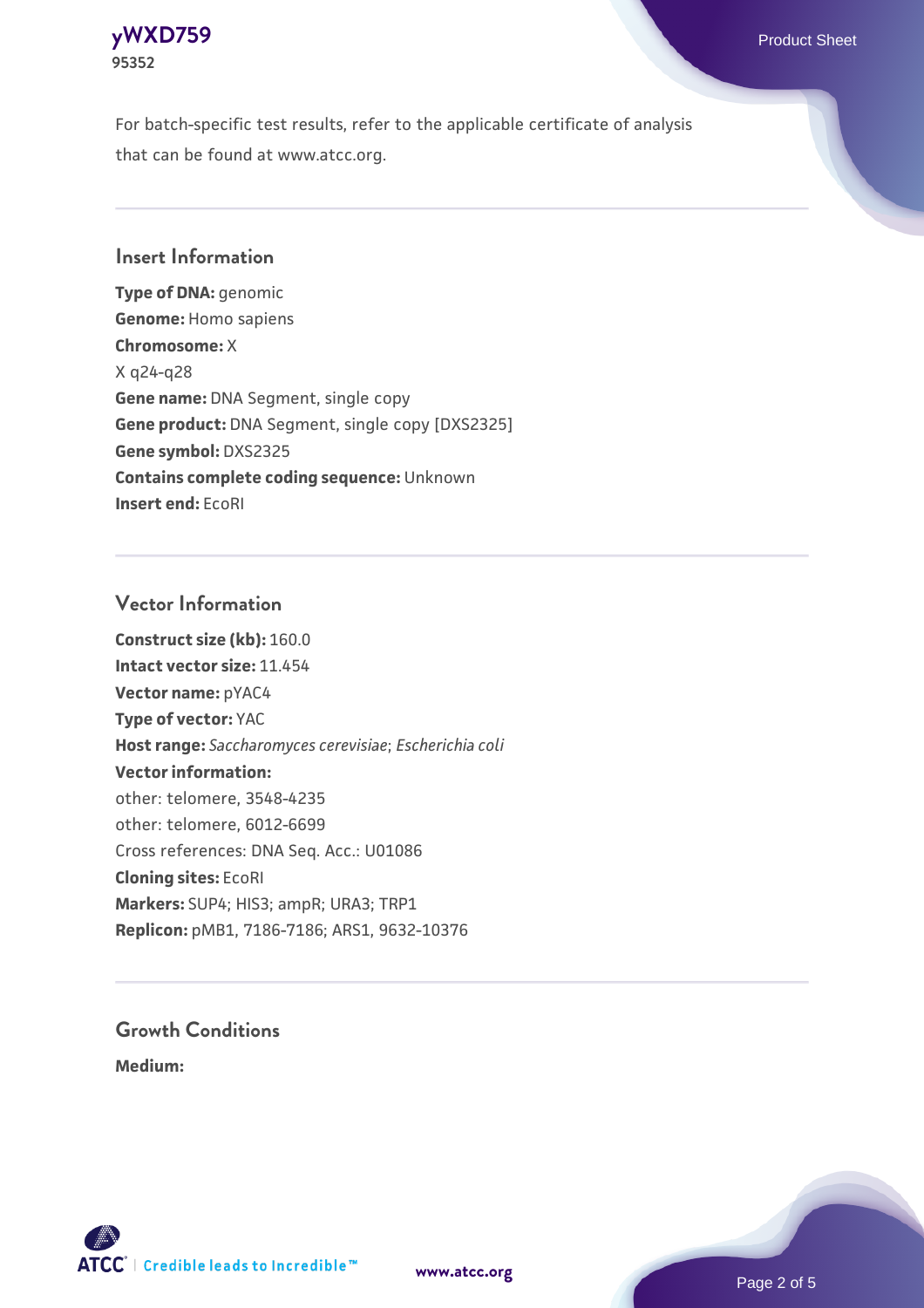**[yWXD759](https://www.atcc.org/products/95352)** Product Sheet **95352**

[ATCC Medium 1245: YEPD](https://www.atcc.org/-/media/product-assets/documents/microbial-media-formulations/1/2/4/5/atcc-medium-1245.pdf?rev=705ca55d1b6f490a808a965d5c072196) **Temperature:** 30°C

#### **Notes**

More information may be available from ATCC (http://www.atcc.org or 703- 365-2620).

#### **Material Citation**

If use of this material results in a scientific publication, please cite the material in the following manner: yWXD759 (ATCC 95352)

#### **References**

References and other information relating to this material are available at www.atcc.org.

#### **Warranty**

The product is provided 'AS IS' and the viability of ATCC® products is warranted for 30 days from the date of shipment, provided that the customer has stored and handled the product according to the information included on the product information sheet, website, and Certificate of Analysis. For living cultures, ATCC lists the media formulation and reagents that have been found to be effective for the product. While other unspecified media and reagents may also produce satisfactory results, a change in the ATCC and/or depositor-recommended protocols may affect the recovery, growth, and/or function of the product. If an alternative medium formulation or reagent is used, the ATCC warranty for viability is no longer



**[www.atcc.org](http://www.atcc.org)**

Page 3 of 5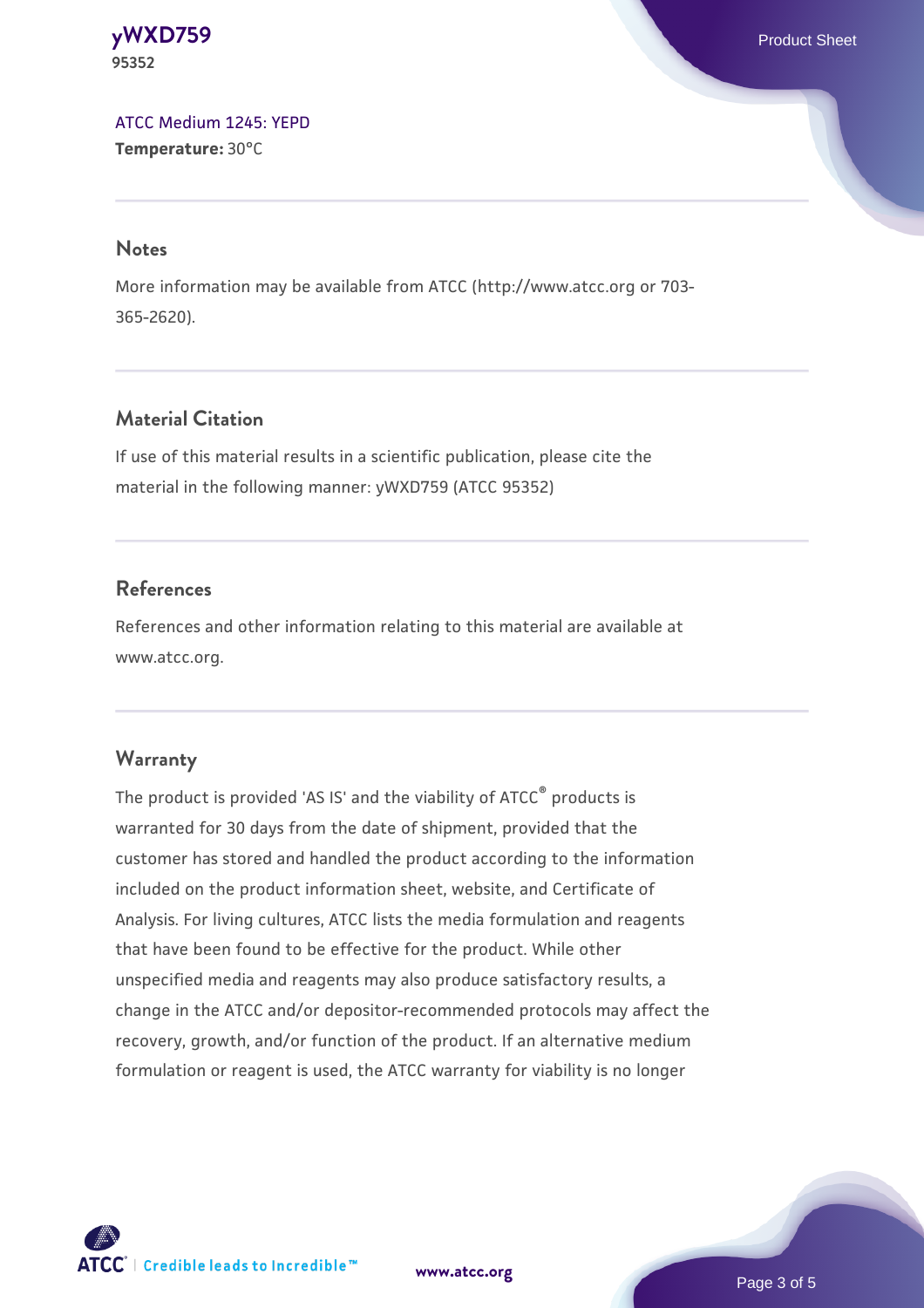**[yWXD759](https://www.atcc.org/products/95352)** Product Sheet **95352**

valid. Except as expressly set forth herein, no other warranties of any kind are provided, express or implied, including, but not limited to, any implied warranties of merchantability, fitness for a particular purpose, manufacture according to cGMP standards, typicality, safety, accuracy, and/or noninfringement.

#### **Disclaimers**

This product is intended for laboratory research use only. It is not intended for any animal or human therapeutic use, any human or animal consumption, or any diagnostic use. Any proposed commercial use is prohibited without a license from ATCC.

While ATCC uses reasonable efforts to include accurate and up-to-date information on this product sheet, ATCC makes no warranties or representations as to its accuracy. Citations from scientific literature and patents are provided for informational purposes only. ATCC does not warrant that such information has been confirmed to be accurate or complete and the customer bears the sole responsibility of confirming the accuracy and completeness of any such information.

This product is sent on the condition that the customer is responsible for and assumes all risk and responsibility in connection with the receipt, handling, storage, disposal, and use of the ATCC product including without limitation taking all appropriate safety and handling precautions to minimize health or environmental risk. As a condition of receiving the material, the customer agrees that any activity undertaken with the ATCC product and any progeny or modifications will be conducted in compliance with all applicable laws, regulations, and guidelines. This product is provided 'AS IS' with no representations or warranties whatsoever except as expressly set forth herein and in no event shall ATCC, its parents, subsidiaries, directors, officers, agents, employees, assigns, successors, and affiliates be liable for indirect, special, incidental, or consequential damages of any kind in connection with or arising out of the customer's use of the product. While reasonable effort is made to ensure authenticity and reliability of materials on deposit, ATCC is not liable for damages arising from the misidentification or



**[www.atcc.org](http://www.atcc.org)**

Page 4 of 5